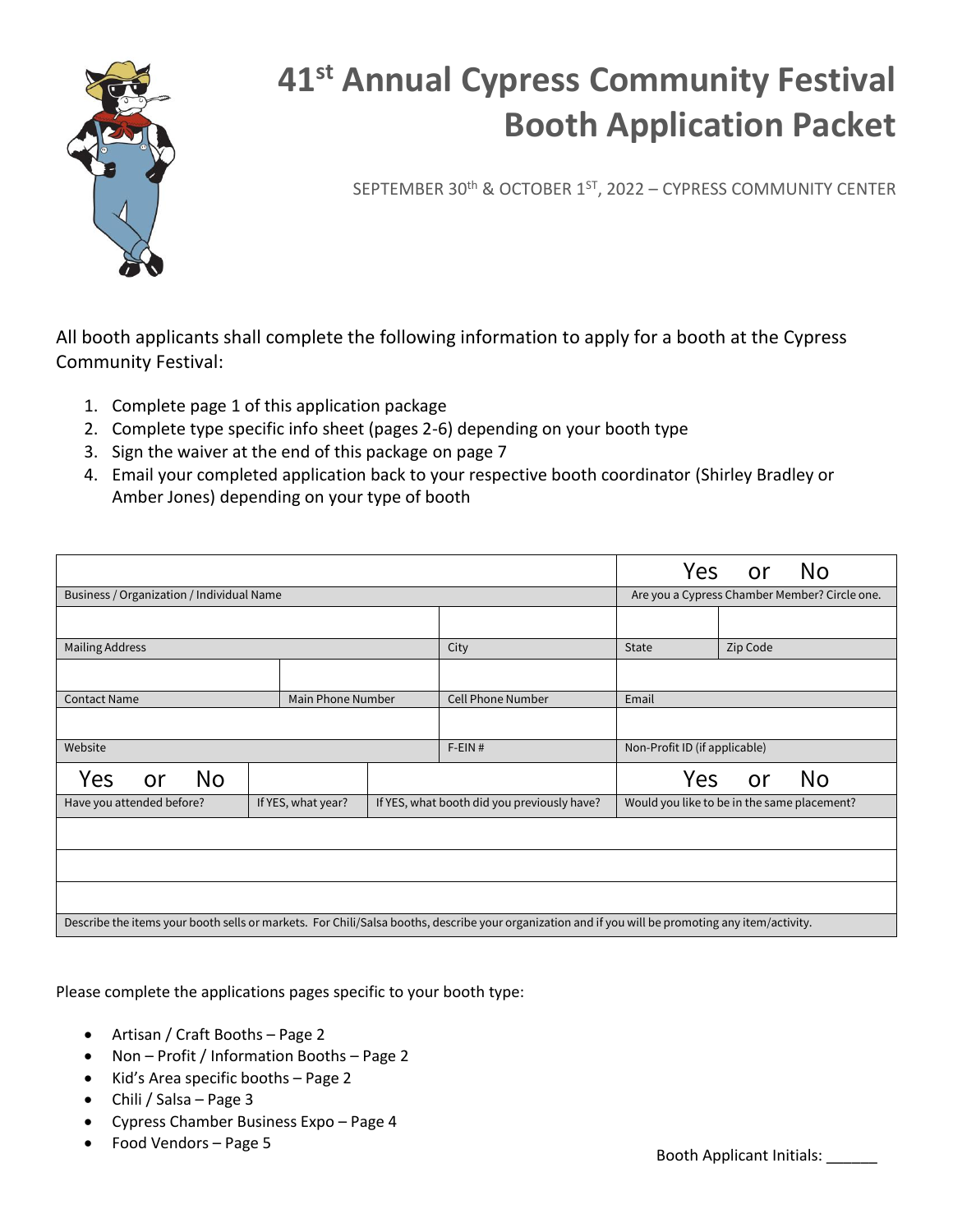

SEPTEMBER 30th & OCTOBER 1ST, 2022 – CYPRESS COMMUNITY CENTER

### **This application page is only for: Artisan / Craft / Non-Profit / Information / Kid's Area**

Please complete this page for the booth types listed above. To complete your application please complete the following:

- 1. Complete Page 1 initial bottom right corner
- 2. Complete Page 2 (this page)
- 3. Read and sign waiver on page 7
- 4. Submit signed application (pages 1 & 2) and waiver to CCFA Booth Coordinator, Shirley Bradley booths@cypressfestival.com or mail to PO Box 1283, Cypress CA 90630

| <b>BOOTH SELECTION</b><br>Please Note: Final location & placement will be determined by the Cypress Community Festival Association based on number of booths requested and/or power. |                                                                                                                                                                                                                                         |                                                                                                                                                         |                                                                                                                                                                                                                                                                                |  |
|--------------------------------------------------------------------------------------------------------------------------------------------------------------------------------------|-----------------------------------------------------------------------------------------------------------------------------------------------------------------------------------------------------------------------------------------|---------------------------------------------------------------------------------------------------------------------------------------------------------|--------------------------------------------------------------------------------------------------------------------------------------------------------------------------------------------------------------------------------------------------------------------------------|--|
| <b>Craft or Artisan</b><br>(Only Saturday, Oct 1st)<br>$\Box$ \$105 for Cypress Resident<br>$(age 60+)$<br>□ \$115 for Cypress Resident<br>$\Box$ \$125 for Non-Resident             | <b>Children's Area</b><br>(Both days, Friday night<br>Sept 31 <sup>st</sup> & Saturday, Oct 1 <sup>st</sup> )<br>$\Box$ \$210 for Cypress Resident<br>$(age 60+)$<br>$\Box$ \$230 for Cypress Resident<br>$\Box$ \$250 for Non-Resident | <b>Information / Non-</b><br><b>Profit</b><br>(Political Candidates must<br>complete the political<br>candidate booth form)<br>□ \$85 Info / Non-Profit | <b>Optional Electricity</b><br>Do you need electricity for<br>your booth(s)?<br>$\Box$ Yes (additional \$50 fee for<br>1 <sup>st</sup> booth & \$30 each booth<br>thereafter)<br>$\Box$ No<br>If a selection for electricity is not made,<br>"no electricity" will be assumed. |  |
| NUMBER OF BOOTH(S) REQUESTED $\rightarrow$                                                                                                                                           |                                                                                                                                                                                                                                         |                                                                                                                                                         |                                                                                                                                                                                                                                                                                |  |

| EZ-Up / Tables / Chairs / Tent - Request<br>Form<br>If you would like the Cypress Festival Association to provide you<br>with booth equipment, request below and include with your<br>payment to the Festival Association                                                                                   |                                                                                                                                                                                                                                                                   | <b>Payment Options</b><br>Your booth application is not considered complete until<br>payment is received. We accept check, money order or<br>credit card. Please select below:<br>$\Box$ Invoice Requested to Pay via Credit Card                                                                                                                                                                                                                                                                                                                                              |  |
|-------------------------------------------------------------------------------------------------------------------------------------------------------------------------------------------------------------------------------------------------------------------------------------------------------------|-------------------------------------------------------------------------------------------------------------------------------------------------------------------------------------------------------------------------------------------------------------------|--------------------------------------------------------------------------------------------------------------------------------------------------------------------------------------------------------------------------------------------------------------------------------------------------------------------------------------------------------------------------------------------------------------------------------------------------------------------------------------------------------------------------------------------------------------------------------|--|
| <b>EZ-Ups / Tables / Chairs</b><br>(to be delivered and set up by<br><b>Festival Association for booth</b><br>vendor space)<br>$\Box$ \$70 per EZ Up. # of EZ-Ups _____<br>$\Box$ \$17 per table. # of tables ____<br>$\Box$ \$22 per table linen.<br># of table linen<br>$\Box$ \$2 per chair. # of chairs | <b>White Tents</b><br>(White "event" tents / these<br>are not EZ-Ups. To be<br>delivered and set up by<br>Festival Association for booth<br>vendor space)<br>$\Box$ \$100 10' x 10'<br>$\Box$ \$170 10' x 20'<br>$\Box$ \$257 10' x 30'<br>$\Box$ \$342 20' x 20' | Email Invoice to:<br>□ Check / Money Order Enclosed<br>Check#:<br>Total Fee Enclosed: \$<br>Make Checks Payable to:<br><b>Cypress Community Festival</b><br>** Note - 10% discount for booths paid prior to July 2nd, 2022<br>** Payment deadline Friday, Sept 2 <sup>nd</sup> - \$50 added charge after<br>September 2 <sup>nd</sup> , 2022<br>the control of the control of the state of the control of the control of the control of the control of the control of the control of the control of the control of the control of the control of the control of the control of |  |

Booth Applicant Initials: \_\_\_\_\_\_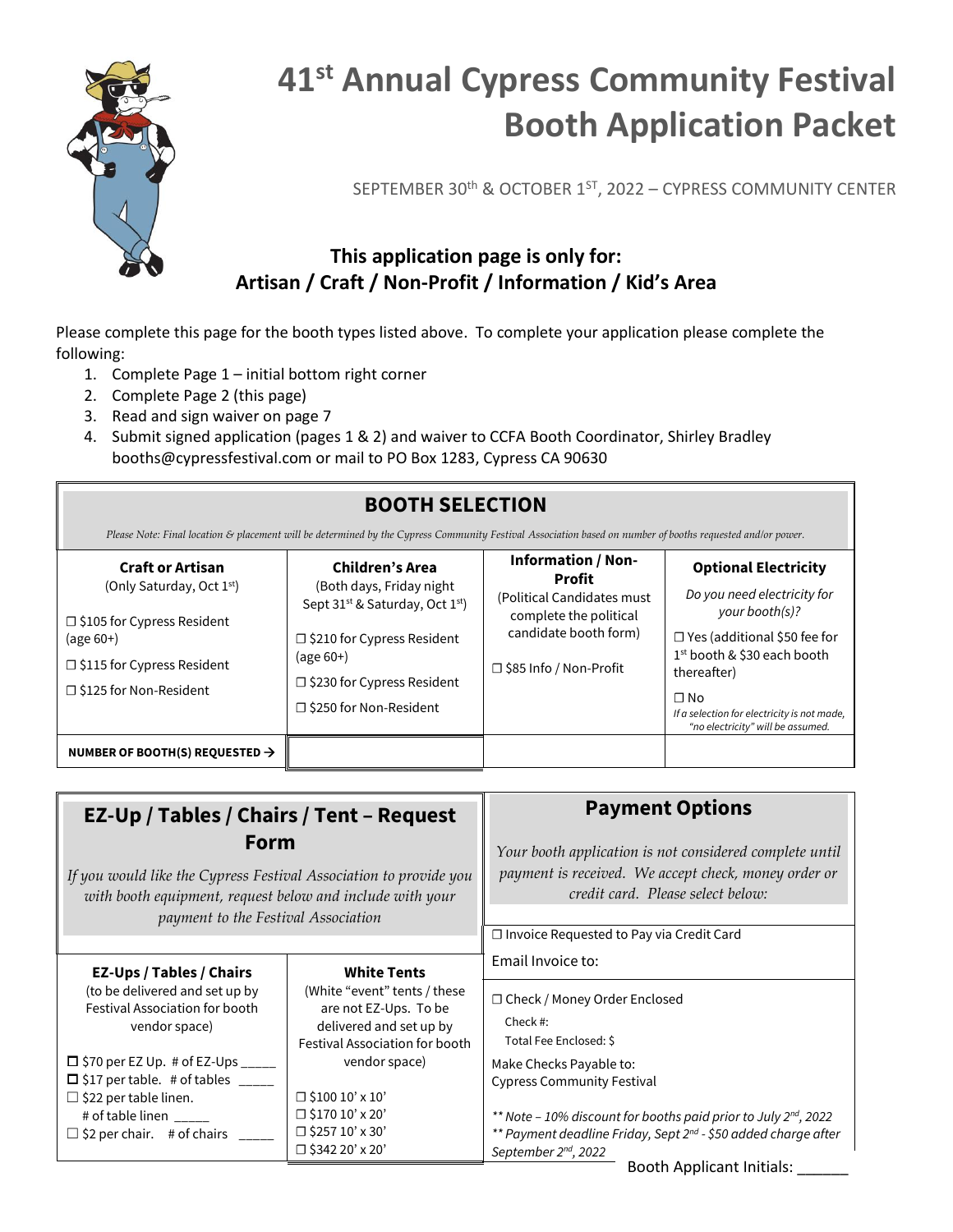

SEPTEMBER 30th & OCTOBER 1ST, 2022 – CYPRESS COMMUNITY CENTER

### **This application page is only for: Chili & Salsa Competition Booths**

Please complete this page for the booth types listed above. To complete your application please complete the following:

- 1. Complete Page 1 initial bottom right corner
- 2. Complete Page 3 (this page)
- 3. Read and sign waiver on page 7
- 4. Submit signed application (pages 1 & 3) and waiver to CCFA Booth Coordinator, Shirley Bradley booths@cypressfestival.com or mail to PO Box 1283, Cypress CA 90630

### **CHILI & SALSA BOOTH SELECTION**

*Please Note: Final location & placement will be determined by the Cypress Community Festival Association based on number of booths requested and/or power.*

| <b>Chili Booths</b>                        | <b>Salsa Booths</b>                      | <b>Event Tickets</b>                                                                                                                                                               | <b>Optional Electricity</b>                                                                                                                                                                                                                     |
|--------------------------------------------|------------------------------------------|------------------------------------------------------------------------------------------------------------------------------------------------------------------------------------|-------------------------------------------------------------------------------------------------------------------------------------------------------------------------------------------------------------------------------------------------|
| □ \$40 each - Chili Booth<br># of Booths   | □ \$40 each - Salsa Booth<br># of Booths | $\Box$ \$8 each - Friday Night<br>Concert Tickets - No Duh!<br># of Tickets: ________<br>□ \$5 each - Chili / Salsa<br><b>Tasting Ballots - Saturday</b><br># of Ballots: ________ | Do you need electricity for<br>your booth(s)?<br>$\Box$ Yes (additional \$50 fee for<br>1 <sup>st</sup> booth & \$30 each booth<br>thereafter)<br>$\Box$ No<br>If a selection for electricity is not made,<br>"no electricity" will be assumed. |
| NUMBER OF BOOTH(S) REQUESTED $\rightarrow$ |                                          |                                                                                                                                                                                    |                                                                                                                                                                                                                                                 |

| EZ-Up / Tables / Chairs / Tent - Request<br>Form<br>If you would like the Cypress Festival Association to provide you<br>with booth equipment, request below and include with your<br>payment to the Festival Association                                                                                          |                                                                                                                                                                                                                                         | <b>Payment Options</b><br>Your booth application is not considered complete until<br>payment is received. We accept check, money order or<br>credit card. Please select below:<br>$\Box$ Invoice Requested to Pay via Credit Card                                                                                           |
|--------------------------------------------------------------------------------------------------------------------------------------------------------------------------------------------------------------------------------------------------------------------------------------------------------------------|-----------------------------------------------------------------------------------------------------------------------------------------------------------------------------------------------------------------------------------------|-----------------------------------------------------------------------------------------------------------------------------------------------------------------------------------------------------------------------------------------------------------------------------------------------------------------------------|
| <b>EZ-Ups / Tables / Chairs</b><br>(to be delivered and set up by<br><b>Festival Association for booth</b><br>vendor space)<br>$\Box$ \$70 per EZ Up. # of EZ-Ups _____<br>$\Box$ \$17 per table. # of tables ____<br>$\Box$ \$22 per table linen.<br># of table linen<br>$\Box$ \$2 per chair. # of chairs $\Box$ | <b>White Tents</b><br>(White "event" tents / these<br>are not EZ-Ups. To be<br>delivered and set up by<br>Festival Association for booth<br>vendor space)<br>$\Box$ \$100 10' x 10'<br>$\Box$ \$170 10' x 20'<br>$\Box$ \$257 10' x 30' | Email Invoice to:<br>$\Box$ Check / Money Order Enclosed<br>Check #:<br>Total Fee Enclosed: \$<br>Make Checks Payable to:<br><b>Cypress Community Festival</b><br>** Note - 10% discount for booths paid prior to July 2 <sup>nd</sup> , 2022<br>** Payment deadline Friday, Sept 2 <sup>nd</sup> - \$50 added charge after |

Booth Applicant Initials: \_\_\_\_\_\_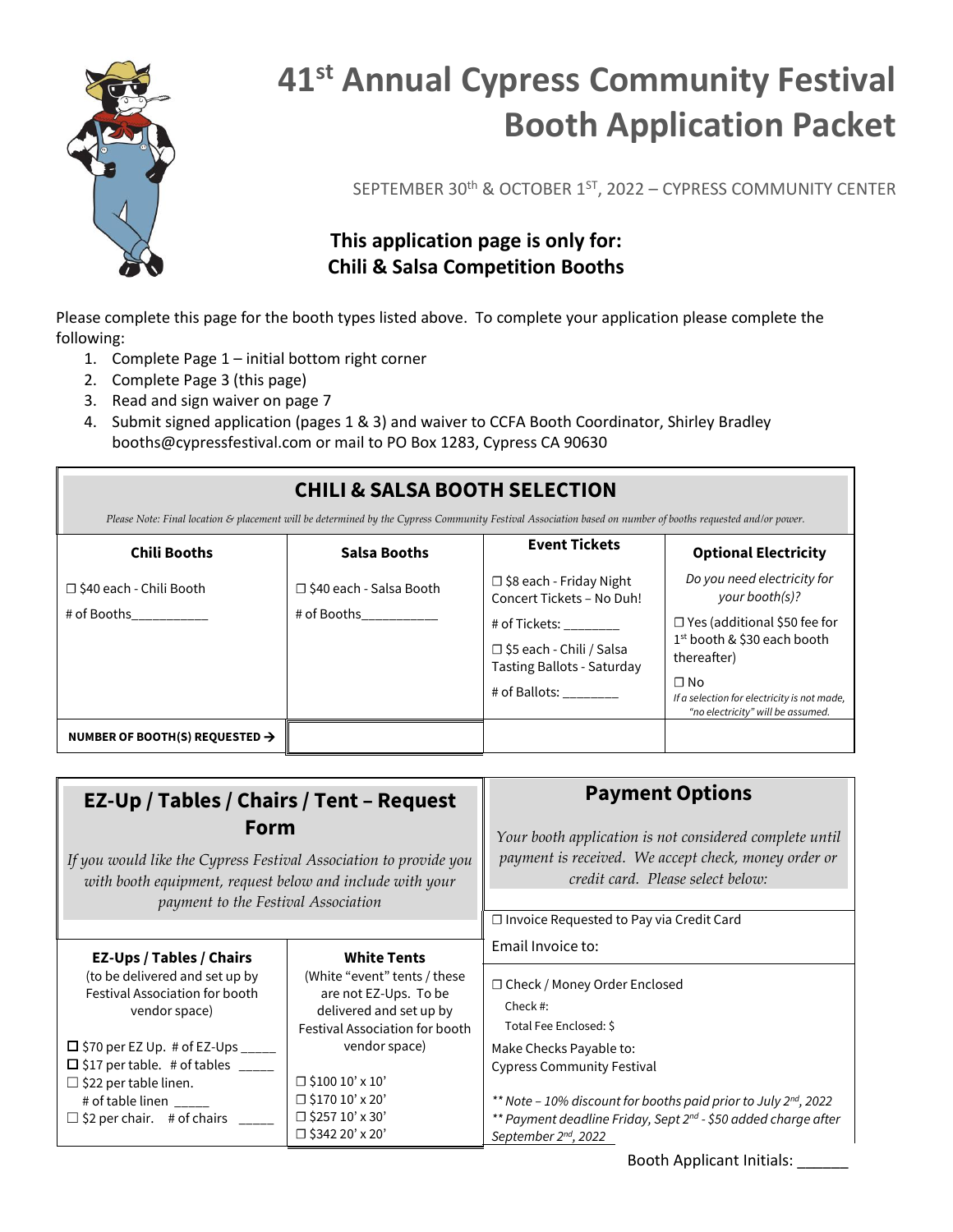

SEPTEMBER 30th & OCTOBER 1ST, 2022 – CYPRESS COMMUNITY CENTER

### **This application page is only for: Chamber Business Expo**

Please complete this page for the booth types listed above. To complete your application please complete the following:

- 1. Complete Page 1 initial bottom right corner
- 2. Complete Page 4 (this page)
- 3. Read and sign waiver on page 7
- 4. Submit signed application (pages 1 & 4) and waiver to Chamber Expo Booth Coordinator, Amber Jones BusinessExpo@cypressfestival.com or mail to PO Box 1283, Cypress CA 90630

## **BOOTH SELECTION**

*Please Note: Members\* are Active Members of the Cypress Chamber of Commerce. Multiple booths are allowed. Pricing Listed Below is PER BOOTH.*

| <b>Independent Sales</b><br>(i.e. Cutco, Scentsy, etc.)<br>$\Box$ \$195 for Members*<br>$\Box$ \$235 for Non-Members | <b>Small Businesses</b><br>Business with 0-3 employees<br>$\square$ \$195 for Members*<br>$\Box$ \$235 for Non-Members | <b>Medium &amp; Large</b><br><b>Businesses</b><br>Business with 4+ employees<br>□ \$235 for Members*<br>$\Box$ \$265 for Non-Members | <b>Optional Electricity</b><br>Do you need electricity for<br>your booth(s)?<br>$\Box$ Yes (additional \$50 fee for<br>1 <sup>st</sup> booth & \$30 each booth<br>thereafter) |
|----------------------------------------------------------------------------------------------------------------------|------------------------------------------------------------------------------------------------------------------------|--------------------------------------------------------------------------------------------------------------------------------------|-------------------------------------------------------------------------------------------------------------------------------------------------------------------------------|
| NUMBER OF BOOTH(S) REQUESTED $\rightarrow$                                                                           |                                                                                                                        |                                                                                                                                      | $\Box$ No<br>If a selection for electricity is not made,<br>"no electricity" will be assumed.                                                                                 |

| EZ-Up / Tables / Chairs / Tent - Request<br>Form<br>If you would like the Cypress Festival Association to provide you<br>with booth equipment, request below and include with your<br>payment to the Festival Association                                                                                 |                                                                                                                                                                                                                                                                   | <b>Payment Options</b><br>Your booth application is not considered complete until<br>payment is received. We accept check, money order or<br>credit card. Please select below:<br>$\Box$ Invoice Requested to Pay via Credit Card                                                                                                             |
|-----------------------------------------------------------------------------------------------------------------------------------------------------------------------------------------------------------------------------------------------------------------------------------------------------------|-------------------------------------------------------------------------------------------------------------------------------------------------------------------------------------------------------------------------------------------------------------------|-----------------------------------------------------------------------------------------------------------------------------------------------------------------------------------------------------------------------------------------------------------------------------------------------------------------------------------------------|
| EZ-Ups / Tables / Chairs<br>(to be delivered and set up by<br><b>Festival Association for booth</b><br>vendor space)<br>$\Box$ \$70 per EZ Up. # of EZ-Ups ____<br>$\Box$ \$17 per table. # of tables ____<br>$\Box$ \$22 per table linen.<br># of table linen<br>$\Box$ \$2 per chair. # of chairs _____ | <b>White Tents</b><br>(White "event" tents / these<br>are not EZ-Ups. To be<br>delivered and set up by<br>Festival Association for booth<br>vendor space)<br>$\Box$ \$100 10' x 10'<br>$\Box$ \$170 10' x 20'<br>$\Box$ \$257 10' x 30'<br>$\Box$ \$342 20' x 20' | Email Invoice to:<br>□ Check / Money Order Enclosed<br>Check #:<br>Total Fee Enclosed: \$<br>Make Checks Payable to:<br><b>Cypress Community Festival</b><br>** Note - 10% discount for booths paid prior to July 2nd, 2022<br>** Payment deadline Friday, Sept 2 <sup>nd</sup> - \$50 added charge after<br>September 2 <sup>nd</sup> , 2022 |

Booth Applicant Initials: \_\_\_\_\_\_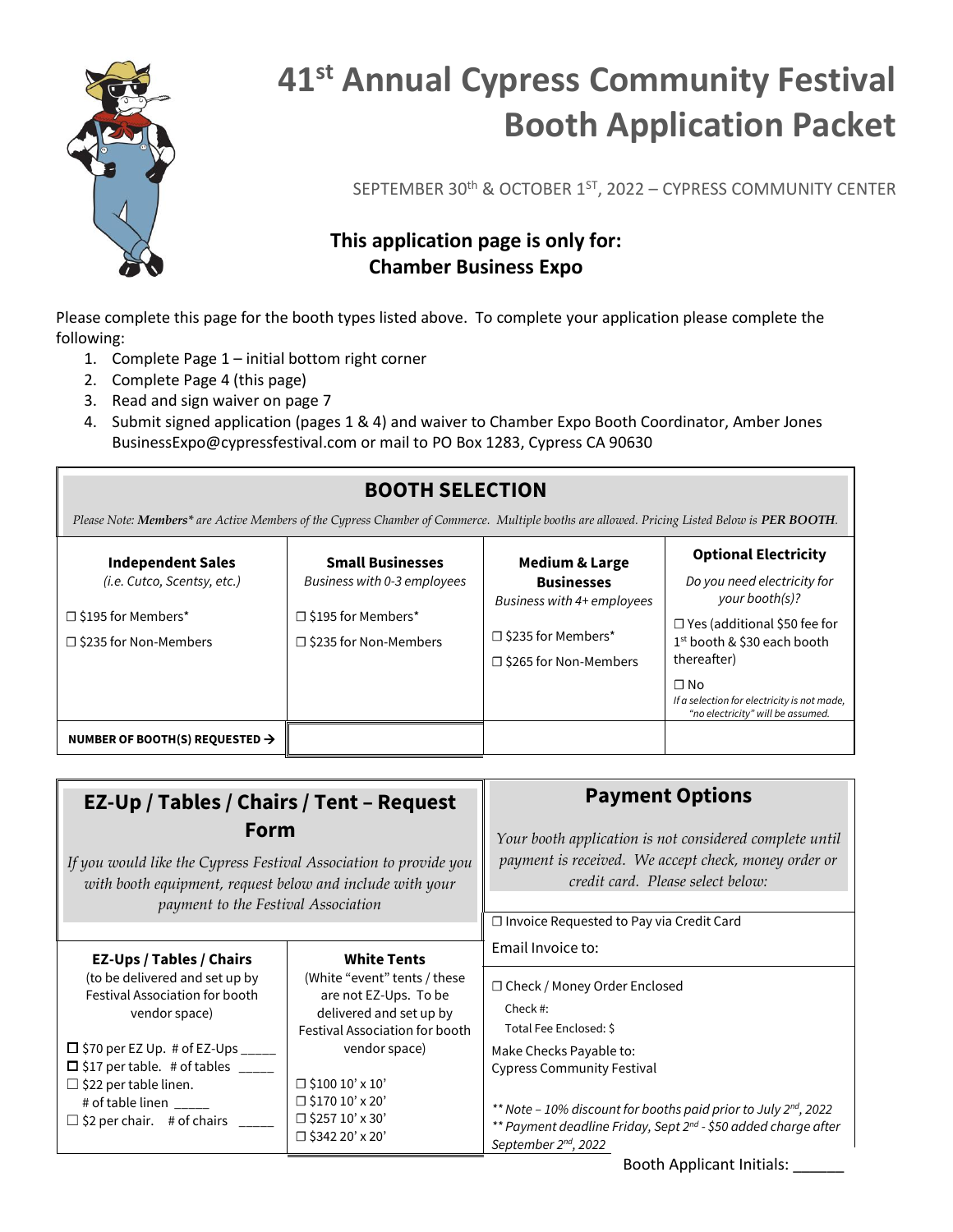

SEPTEMBER 30th & OCTOBER 1ST, 2022 – CYPRESS COMMUNITY CENTER

### **This application page is only for: Food Vendors / Booths**

Please complete this page for the booth types listed above. To complete your application please complete the following:

- 1. Complete Page 1 initial bottom right corner
- 2. Complete Page 5 (this page)
- 3. Read and sign waiver on page 7
- 4. Submit signed application (pages 1 & 5) and waiver to CCFA Booth Coordinator, Shirley Bradley booths@cypressfestival.com or mail to PO Box 1283, Cypress CA 90630

### **FOOD BOOTH SELECTION**

*Food booths are limited in space to ensure maximum expose and sales to all vendors. Our event includes 10,000+ people for 2 days. No food trucks will be permitted onsite – food & beverage booths only. Pricing includes 3-Compartment sink provided by Cypress Festival Association.*

| <b>COMMERCIAL FOOD BOOTH</b>                                                                                         | <b>NON-PROFIT FOOD BOOTH</b>                                                                                         |
|----------------------------------------------------------------------------------------------------------------------|----------------------------------------------------------------------------------------------------------------------|
| $\Box$ \$500 per 10 x 10 booth for 2-day event w/ cooking area behind<br>booth. Cooking area is included in pricing. | $\Box$ \$250 per 10 x 10 booth for 2-day event w/ cooking area behind<br>booth. Cooking area is included in pricing. |
| $\Box$ \$100 each additional 10 x 10 sales booths                                                                    | $\Box$ \$50 each additional 10 x 10 sales booths                                                                     |
| # of Additional Booths:                                                                                              | # of Additional Booths:                                                                                              |
| NUMBER OF BOOTH(S) REQUESTED $\rightarrow$                                                                           |                                                                                                                      |

| EZ-Up / Tables / Chairs / Tent - Request<br>Form<br>If you would like the Cypress Festival Association to provide you<br>with booth equipment, request below and include with your<br>payment to the Festival Association                                                                                  |                                                                                                                                                                                                                                                                   | <b>Payment Options</b><br>Your booth application is not considered complete until<br>payment is received. We accept check, money order or<br>credit card. Please select below:<br>$\Box$ Invoice Requested to Pay via Credit Card                                                                                                     |
|------------------------------------------------------------------------------------------------------------------------------------------------------------------------------------------------------------------------------------------------------------------------------------------------------------|-------------------------------------------------------------------------------------------------------------------------------------------------------------------------------------------------------------------------------------------------------------------|---------------------------------------------------------------------------------------------------------------------------------------------------------------------------------------------------------------------------------------------------------------------------------------------------------------------------------------|
| <b>EZ-Ups / Tables / Chairs</b><br>(to be delivered and set up by<br><b>Festival Association for booth</b><br>vendor space)<br>$\Box$ \$70 per EZ Up. # of EZ-Ups ____<br>$\Box$ \$17 per table. # of tables ____<br>$\Box$ \$22 per table linen.<br># of table linen<br>$\Box$ \$2 per chair. # of chairs | <b>White Tents</b><br>(White "event" tents / these<br>are not EZ-Ups. To be<br>delivered and set up by<br>Festival Association for booth<br>vendor space)<br>$\Box$ \$100 10' x 10'<br>$\Box$ \$170 10' x 20'<br>$\Box$ \$257 10' x 30'<br>$\Box$ \$342 20' x 20' | Email Invoice to:<br>□ Check / Money Order Enclosed<br>Check#:<br>Total Fee Enclosed: \$<br>Make Checks Payable to:<br><b>Cypress Community Festival</b><br>** Note - 10% discount for booths paid prior to July 2nd, 2022<br>** Payment deadline Friday, Sept 2nd - \$50 added charge after<br>September 2 <sup>nd</sup> , 2022<br>. |

Booth Applicant Initials: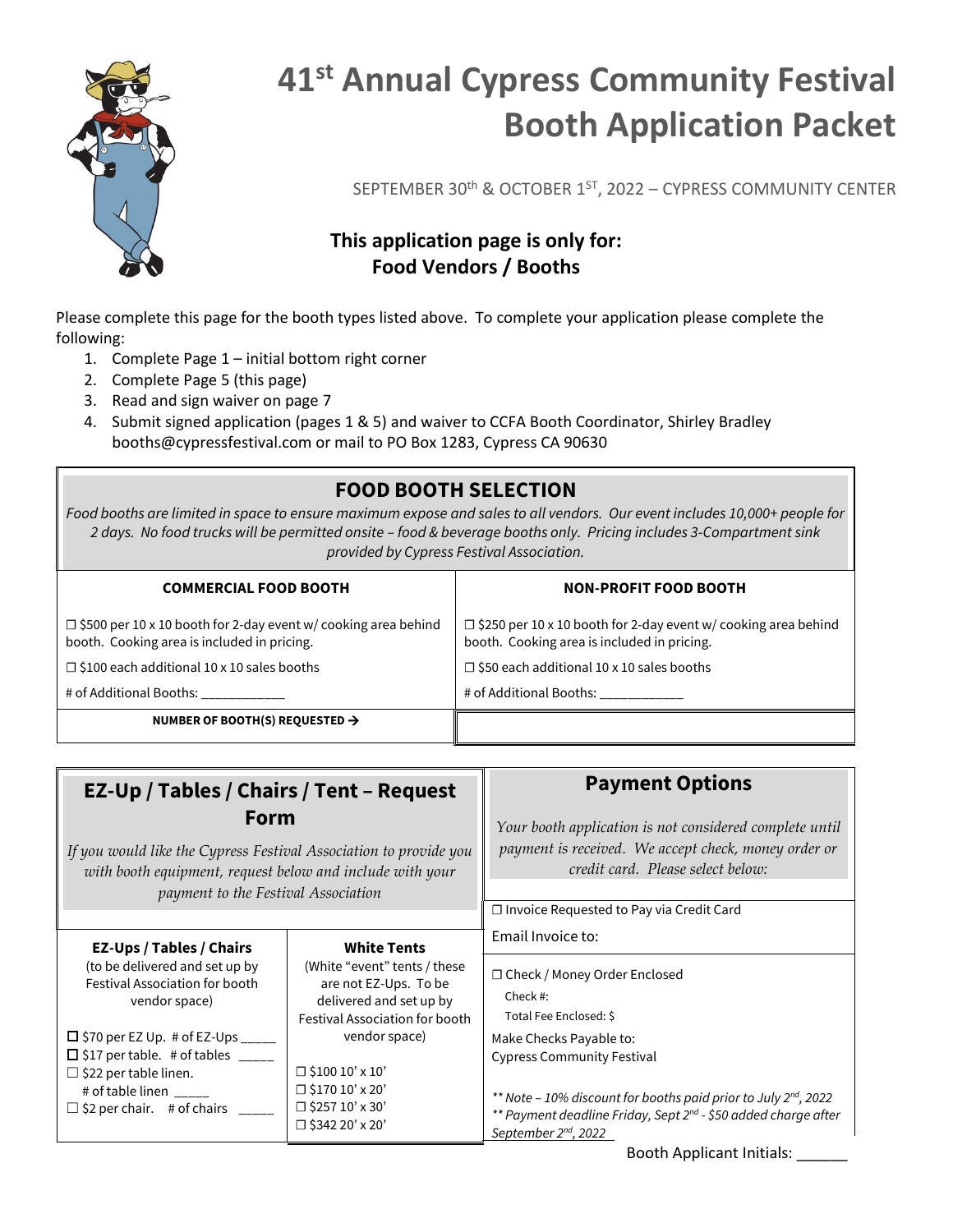

# **41st Annual Cypress Community Festival Booth & Vendor Waiver**

SEPTEMBER 30<sup>th</sup> & OCTOBER 1<sup>ST</sup>, 2022 - OAK KNOLL PARK

#### **THIS AGREEMENT MUST BE SIGNED BY ALL FESTIVAL VENDORS**

The COVID-19 (Coronavirus) outbreak is an ongoing and developing situation. The Cypress Community Festival Association ("CCFA") encourage the community to monitor publicly available information and to always follow federal, state and county public health guidance and government mandates. While participating in these activities, you are required to follow all applicable social distancing orders and guidelines. By potentially being exposed to others who might have COVID-19, you assume the risks of exposure to COVID-19 and assume all potential health risks to yourself and that could cause harm to you and your family. The CCFA is following recommended steps by County health officials. The CCFA cannot protect you nor your family against all possible risks of COVID-19. We encourage you to wash your hands frequently and take all necessary steps to protect your health consistent with federal, state and county public health guidelines.

In exchange for participating in the Cypress Community Festival (the "Festival"), I hereby agree on behalf of myself and my spouse, parents, children, family, employees, agents, heirs, estate, executors, company or other entity, of any form or type, representatives, administrators, insurers, successors and assigns, distributees, guardians and/or other legal representatives (collectively the "Releasing Parties") to fully release, discharge and to not make any claim against, file a lawsuit against, attach the property of, or prosecute the CCFA, Cypress Chamber of Commerce (the "Chamber"), City of Cypress (the "City"), and/or Cypress Recreation and Park District (the "District") and/or either of their employees, officers, elected and appointed officials, volunteers, boards, departments, agents, contractors and/or anyone else acting on its/their behalf (collectively the "Released Parties") for any and all claims, causes of action, including, but not limited to, emotional distress, bodily injury, death, or property damage arising out of any actions by any of the Released Parties' employees, officers, elected and appointed officials, volunteers, boards, departments, agents, contractors and/or anyone else acting on the Released Parties' behalf in connection with the Festival. In addition, the Released Parties will indemnify the Releasing Parties for damages due to the negligent acts of the Released Parties. **I UNDERSTAND THIS RELEASE SHALL BE EFFECTIVE EVEN IF THE LOSS, DAMAGE OR INJURY WAS NOT FORESEEABLE OR RESULTS, IN WHOLE OR IN PART, FROM THE NEGLIGENCE OF THE RELEASED PARTIES AND/OR ANY OF THE ABOVE PERSONS.**

I further understand that my participation in certain activities during the Festival could involve the risk of serious injury and even death, and agree to assume any and all risk of serious injury or death in participating in those activities. In case of an accident or other emergency, personnel of the Released Parties and/or their agents, are hereby authorized to secure medical care deemed necessary by them, as a result of that accident or injury, for me at my expense. I further agree to indemnify and defend the Released Parties and to pay for any and all costs incurred (including, but not limited to, medical treatment, pain and suffering, emotional distress, any settlement paid or judgment, legal costs and/or attorneys' fees) as a result of any injury and all claims of any nature caused by and/or as a result of Releasing Parties' conduct at the Festival. I also consent to the use of activity/event photography and/or video taping of me and the display of those pictures for promotional use, including on the Released Parties websites and social media sites.

By signing below, I acknowledge and represent that **I HAVE COMPLETED THE VENDOR BOOTH APPLICATION, READ THIS AGREEMENT AND THE BOOTH VENDOR POLICIES AND PROCEDURES CAREFULLY, I FULLY UNDERSTAND THEIR CONTENTS, MY FINANCIAL OBLIGATIONS AND I VOLUNTARILY AGREE TO THEIR TERMS.** No oral representations, statements or inducements, apart from this written agreement, have been made. If any portion of this agreement is declared invalid by a court, the remainder shall continue in full force and effect. Where this agreement is signed by a parent or legal guardian on behalf of a minor, the use of the word "me" in this agreement shall include and bind the minor, and the use of the word "I" in this agreement shall include the parent or legal guardian acting on behalf of and binding the minor to this agreement.

I declare under the penalty of perjury under the laws of the State of California that I am eighteen (18) years of age or older and am fully competent to sign this agreement. IF THE PARTICIPANT IS UNDER 18 YEARS OF AGE, by signing below, I declare under the laws of the State of California that I am the parent/legal guardian for the minor participant herein and am authorized to sign this agreement on their behalf.

Initial Here for Page 1: \_\_\_\_\_